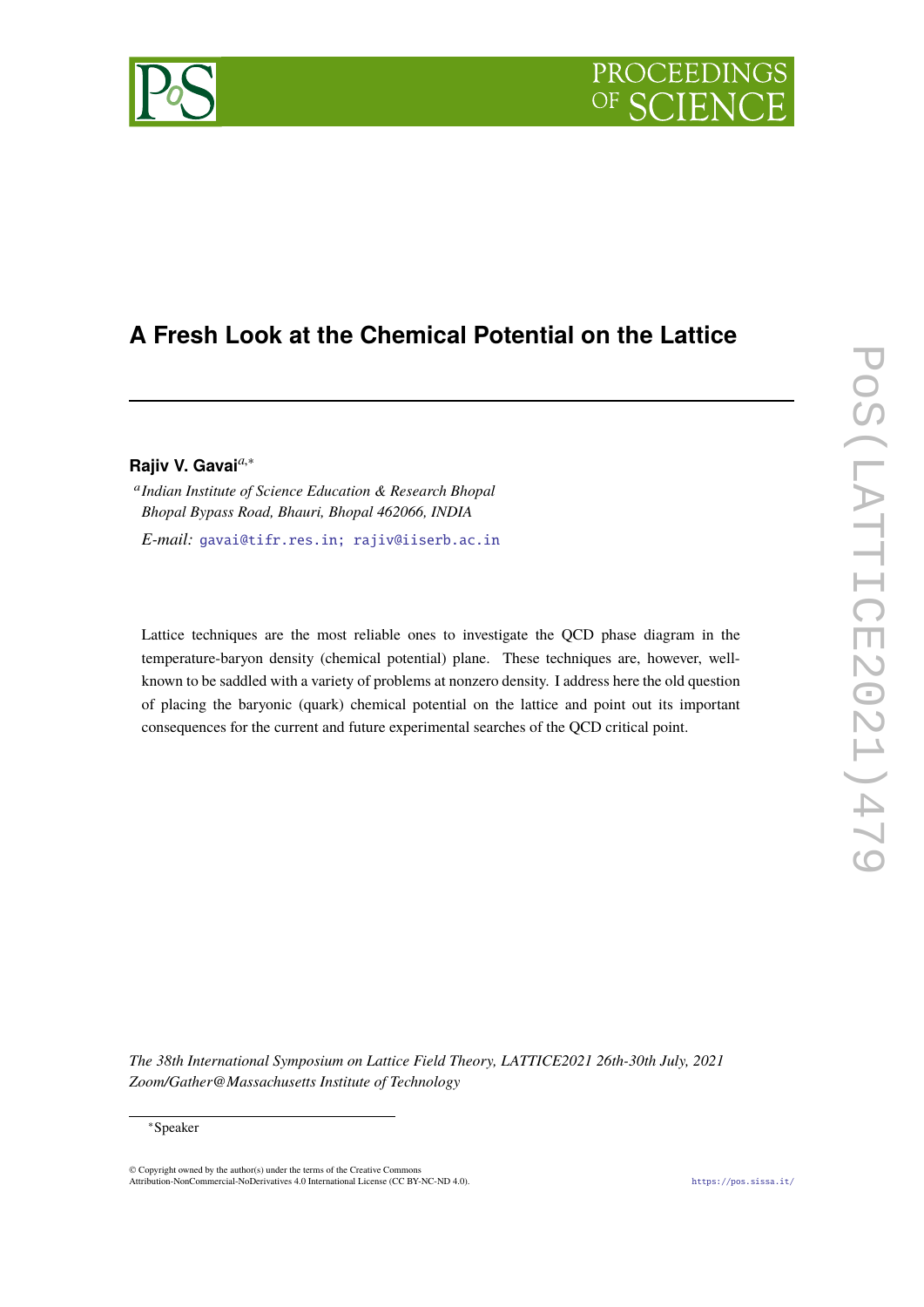### **1. Introduction**

Quantum chromodynamics (QCD) is now widely accepted as the theory of strong interactions. However, simple phenomenological models were in vogue much before its heralding. In view of the strong non-perturbative nature of the hadronic world these models continue to be employed for qualitative, and at times even quantitative, understanding of the underlying physics. The behaviour of strongly interacting matter under extreme temperatures and/or densities is one such area. Based on chiral symmetries of QCD and the corresponding Nambu-Jona Lasinio type of models the expected phase diagram for 2 light and one moderately heavy quark has emerged [\[1\]](#page-7-0), as displayed in Figure [1.](#page-1-0) One of its fundamental aspect is the critical point in  $T-\mu_B$  plane, where  $\mu_B$  is the baryon chemical potential which governs the net baryon density.

<span id="page-1-0"></span>

**Figure 1:** A typical QCD phase diagram in the  $T-\mu_B$  plane, showing the QCD critical point for  $m_u = m_d$  >> *m*s. Taken from Ref. [\[1\]](#page-7-0).

A lot of theoretical and experimental attention has been focused on locating the QCD critical point, and in devising its characteristic signatures. In particular, it was suggested that higher moments of fluctuations are enhanced near a critical point and a non-monotonic behaviour in them as a function of colliding energy could be a signal for criticality [\[2\]](#page-7-1). Inspired by lattice QCD results, employing baryonic higher order fluctuations was advocated [\[3\]](#page-7-2). Exciting experimental results [\[4\]](#page-7-3) from the STAR collaboration on net proton fluctuations seemed intriguingly like the theoretical expectations [\[3\]](#page-7-2). Sixth order baryonic fluctuations have been advocated as a possible tool to establish the expected  $O(4)$ -criticality for the two-flavour QCD at nonzero temperatures with  $\mu_B = 0$  [\[5\]](#page-7-4). Finally, various methods to determine the location of the critical point using lattice techniques, specifically the Taylor series method, need higher order baryonic fluctuations. It thus appears worthwhile to examine the higher order quark number susceptibilities (QNS) carefully which we set out to do here.

#### **2.** The  $\mu \neq 0$  problems

It is well-known that the fermionic determinant becomes complex for nonzero quark chemical potential. This leads to the well-known sign/phase problem due to the lack of positivity of the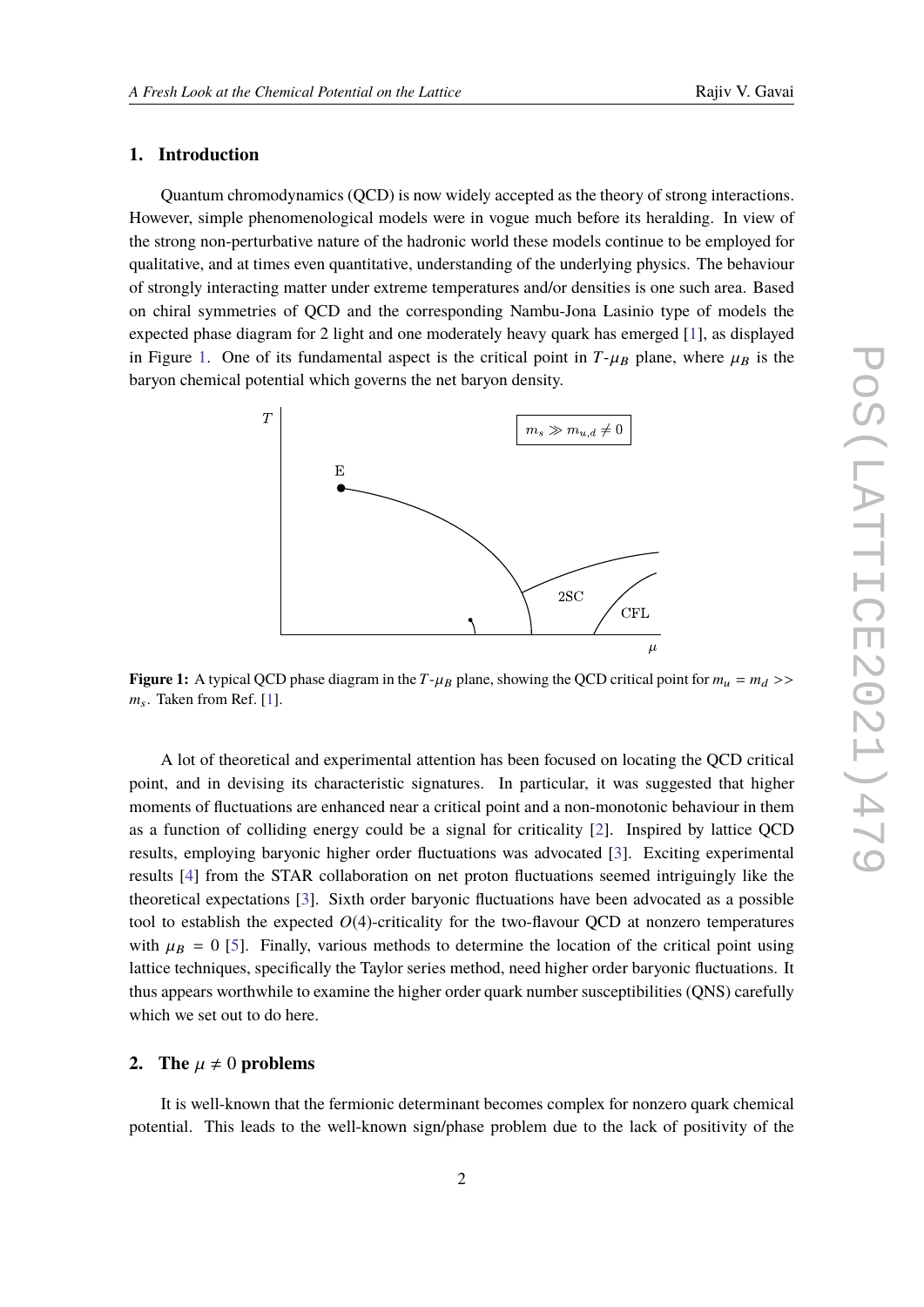measure of the corresponding path integral. Several approaches have been proposed, many of which rely eventually on using the higher derivatives of determinant related to the QNS. To that extent our arguments below would apply to many of them, though for definiteness we will focus on the Taylor series expansion method where successive higher order terms are needed to improve it systematically.

Mostly staggered fermions are used in the investigations of QCD phase diagram. These do not have a well defined flavour number or the  $U_A(1)$  symmetry on the lattice. While these may be attained in the continuum limit on large lattices, it is debatable as to how well the present days lattice simulations perform from this perspective. Model considerations suggest that two light quark flavour QCD with an anamoly contribution which decreases slowly with temperature at zero chemical potential leads to a QCD critical point in the temperature-baryon density phase diagram. Higher number of light flavours or a sharp drop in the anamoly contribution may lead only to a first order transition line in the phase diagram. Domain wall quarks or the overlap quarks have the same symmetries as the continuum quarks but do not have a unique local quark current, making it difficult to define the chemical potential for them. There have been proposals in the literature with their associated problems. We argue that the problem of definition of chemical potential generically affects all types of fermions, and that demanding universality of the QNS leads us to a definition valid for all types.

For simplicity, we shall consider the simplest case of naıve fermions as the arguments below can be easily extended to all others with similar consequences. Recall that the naıvely discretized fermionic action is

$$
S^{F} = \sum_{x,x'} \bar{\psi}(x) \left[ \sum_{\mu=1}^{4} D^{\mu}(x,x') + ma \delta_{x,x'} \right] \psi(x'),
$$

where

$$
D^{\mu}(x, x') = \frac{1}{2} \gamma^{\mu} \left[ U^{\mu}_x \delta_{x, x' - \hat{\mu}} - U^{\mu \dagger}_{x'} \delta_{x, x' + \hat{\mu}} \right].
$$

It clearly has a  $U(1)$  phase rotation symmetry. Under  $\psi' = \exp(i\alpha)\psi$  and  $\bar{\psi}' = \bar{\psi} \exp(-i\alpha)$ , with  $0 \le \alpha < 2\pi$  and constant, it remains invariant. As usual, one can easily follow the canonical method to write the corresponding current conservation equation,  $\sum_{\mu} \Delta_{\mu} J_{\mu}^{lat} = 0$ , and obtain from it the conserved charge in the naturally point-split form. Switching on the gauge fields,  $U^{\mu}(x)$ , the conserved quark/baryon charge in QCD is  $N = \sum_{x} \bar{\psi}(x) \gamma^4 [U_x^4 \psi(x + \hat{4}) + U_{x-4}^{4\dagger}]$ <sup>4†</sup><sub> $x-4$ </sub>  $\psi(x-4)$ ]/2. Adding the baryonic chemical potential to the action therefore amounts to weights  $f(a\mu) = 1 + a\mu$  and  $g(a\mu) = 1 - a\mu$  to forward and backward time links respectively in the full lattice QCD action. Even for the free case,  $\forall U^{\mu}(x) = I$ , this action leads to  $\mu$ -dependent  $a^{-2}$  divergences in the  $a \to 0$ limit in energy density  $\epsilon$ , and quark number density *n*. In particular, one has

<span id="page-2-0"></span>
$$
\epsilon = \mathbf{c_0} \mathbf{a}^{-4} + \mathbf{c_1} \mu^2 \mathbf{a}^{-2} + c_3 \mu^4 + c_4 \mu^2 T^2 + c_5 T^4
$$
  
\n
$$
n = \mathbf{d_0} \mathbf{a}^{-3} + \mathbf{d_1} \mu \mathbf{a}^{-2} + d_3 \mu^3 + d_4 \mu T^2 + d_5 T^3.
$$
 (1)

Subtracting off the vacuum contribution at  $T = 0 = \mu$ , eliminates the leading divergence in each case but the  $\mu$ -dependent divergence persists. This has been, of course, known since long, and proposals to eliminate these divergences also exist. Hasenfratz and Karsch [\[6\]](#page-7-5) as well as Kogut et al.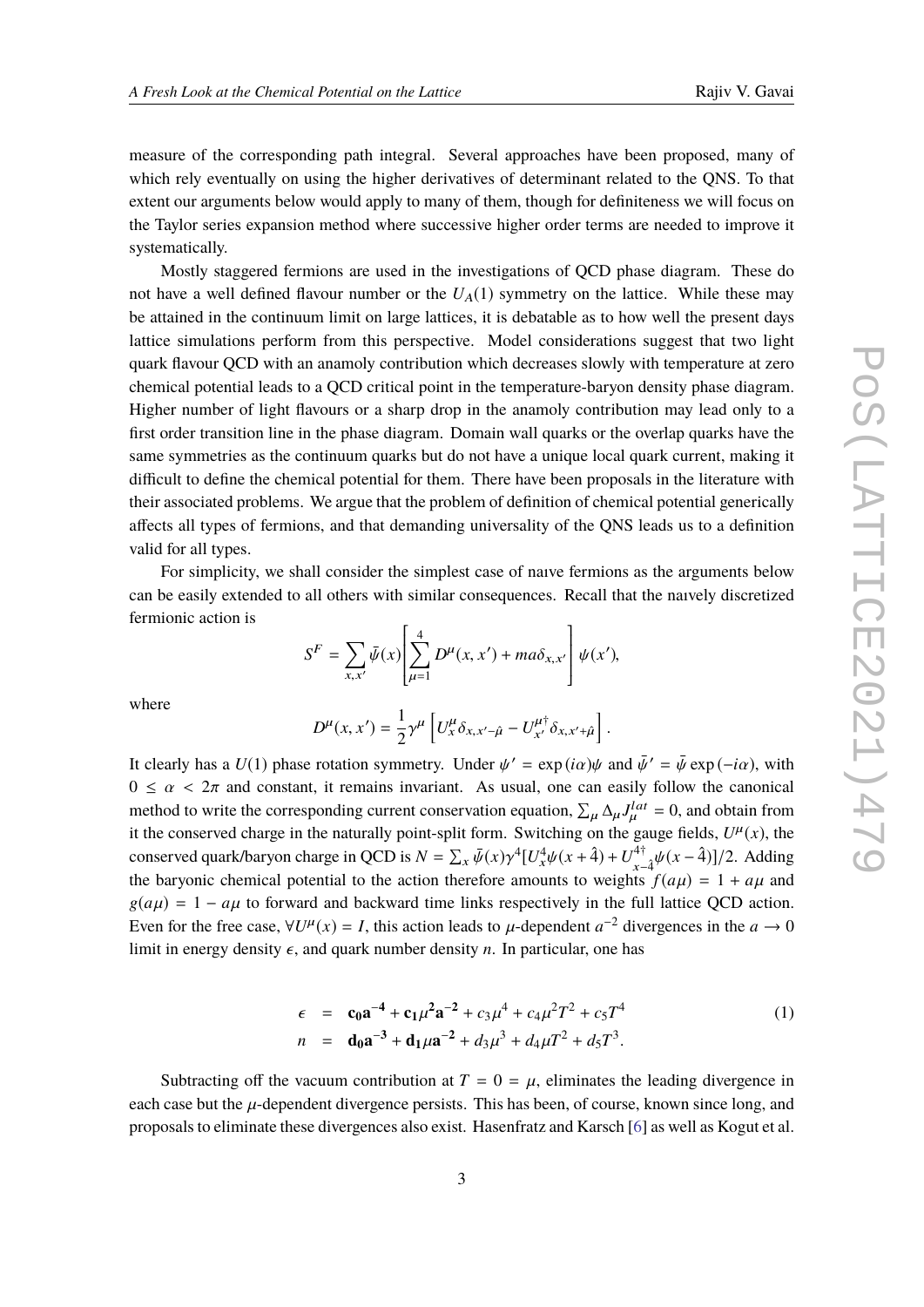[\[7\]](#page-7-6) proposed to modify the weights f and g to  $exp(\pm a\mu)$  to obtain finite results while simultaneously Bilić-Gavai [\[8\]](#page-7-7) showed  $(1 \pm a\mu)/\sqrt{(1 - a^2\mu^2)}$  also lead to finite results. Indeed, in general *any*<br>set of functions f a satisfying  $f(x)$  a( $x(x) = 1$  with  $f(0) = f'(0) = 1$  suffices to eliminate the set of functions *f*, *g*, satisfying  $f(a\mu) \cdot g(a\mu) = 1$  with  $f(0) = f'(0) = 1$  suffices to eliminate the  $\mu$ -dependent divergence [\[9\]](#page-7-8).

<span id="page-3-0"></span>It is worth emphasizing that the analytical proof of elimination of divergences was provided *only* for free quarks [\[6,](#page-7-5) [8,](#page-7-7) [9\]](#page-7-8), and thus also for perturbation theory. Numerical computations had to be performed to show that it worked for the non-perturbative interacting case as well [\[10\]](#page-7-9).



**Figure 2:** Continuum limit for quark number susceptibilities with different actions. A linear behaviour of the data and convergence to a unique continuum limit indicates the absence of any divergence. Taken from Ref. [\[10\]](#page-7-9).

Figure [2](#page-3-0) displays the results of [\[10\]](#page-7-9) for the continuum limit of quark number susceptibilities with different actions computed for  $\mu = 0$  at a constant temperature of  $2T_c$ . Since  $\chi \sim \partial n/\partial \mu$ , it too has a quadratic divergence which naturally is  $\mu$ -independent. Furthermore, at fixed temperature  $T^{-1} = N_t \cdot a$ , the continuum limit of  $a \to 0$  is equivalent to  $N_t \to \infty$ . The data in Figure [2](#page-3-0) exhibit a linear behaviour and converge to a unique limit to the expected result at that temperature. Since a rising curve to infinity as  $1/N_t \rightarrow 0$  would be the signal of a divergence, the absence of divergence is demonstrated in a non-perturbative manner as well for all  $f(a\mu) \cdot g(a\mu) = 1$  choices of the weight factors as the  $\chi$  is the same for all of them.

One may naturally wonder why this type of divergence was not encountered in the continuum theories. Specifically, one may attribute it to the latticization. A question then arises as to why, and how, does lattice introduce this divergence. An argument was provided [\[6\]](#page-7-5) in the early work, stating that the divergence arises on the lattice due to the lack of a "formal" gauge symmetry. In the continuum theory, the  $\mu$  term in the action appears as if it is a 4<sup>th</sup> component of a constant gauge field. The simple naıve choice for the weights does not respect such formal global gauge invariance on the lattice while all the forms above where divergences are eliminated do have this formal gauge symmetry.

$$
f(a\mu) \cdot g(a\mu) = 1 \Leftrightarrow F(a\mu) = \exp(\ln f(a\mu)), G(a\mu) = \exp(-\ln f(a\mu)).
$$
 (2)

It is important to note that even this formal analogy with the global gauge transformation strictly speaking needs an imaginary chemical potential and is thus invalid for the physically interesting case of the real chemical potential. Not surprisingly, it turns out to be **wrong** as well: Latticization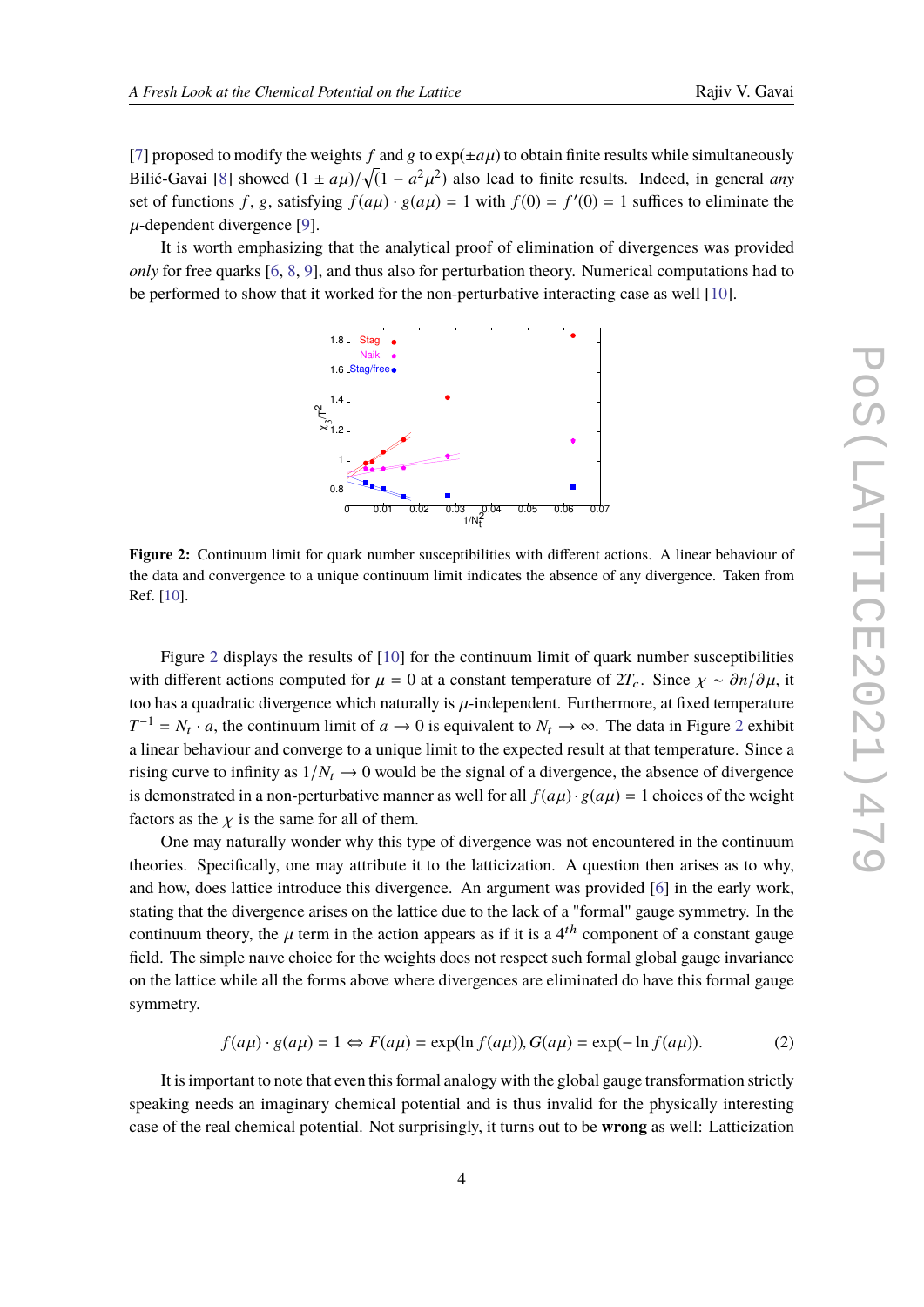does not introduce divergence. It merely assists in spotting what exists in the continuum already [\[11\]](#page-7-10). Techniques such as contour integrals in the continuum have an inbuilt way to eliminate these divergences, either by subtraction or by a suitable regulator-based prescription. It has been demonstrated [\[11\]](#page-7-10) that a similar subtraction scheme can be used on the lattice to remove the divergent contributions, leading to finite results in the  $a \rightarrow 0$  limit also for the action with the linear chemical potential.

#### **3. Universal Or Unique?**

As discussed above, there are three different lattice action for finite density QCD, including the naıve one, for all of which divergences can be eliminated from the continuum limit result. A priori, the multiplicity of lattice actions corresponding to the same continuum QCD action is a familiar phenomenon. Indeed, the entire program of improvement of action, which aims to obtain better results even for not so small *a*, relies on the concept of *universality* which assures the same universal results for all physical quantities in the  $a \rightarrow 0$  limit. As we will argue below, there are subtleties in the case of finite density actions which raise the question posed in the heading of this section.

Recall that the three lattice actions for  $\mu \neq 0$  are characterised by the three different weight factors  $f(\mu a)[g(\mu a)]$  for all the forward [backward] time-like links. Denoting them by *L*, *E* and *S* for their linear, exponential and square root forms, the corresponding weights are given by

$$
f_L(\mu a) = 1 + \mu a, \qquad g_L(\mu a) = 1 - \mu a \qquad (3)
$$
  
\n
$$
f_E(\mu a) = \exp(\mu a), \qquad g_E(\mu a) = \exp(-\mu a)
$$
  
\n
$$
f_S(\mu a) = (1 + \mu a) / \sqrt{1 - \mu^2 a^2}, \qquad g_S(\mu a) = (1 - \mu a) / \sqrt{1 - \mu^2 a^2}.
$$

Considering the classical continuum limit of the actions incorporating these weight factors, it is easy to verify that all of them have the same form at  $O(ua)$ . Indeed, these actions all differ in terms starting  $O(\mu^2 a^2)$ . Universality of physical results is assured if all these terms are irrelevant. Alternatively, if these actions produce different results, one ought to worry whether these terms are indeed irrelevant, and can thus be legitimately be added to the action at all. Assuming that they are irrelevant leads to the following paradox. It has been shown that the *L*-action has divergences mentioned earlier, which have to be subtracted by hand while the other two do not have them in an apparent violation of universality. Furthermore, since the divergences do exist in the continuum theory, as demonstrated in Ref. [\[11\]](#page-7-10), one wonders how/whether they will reappear for the actions with  $f_E$  or  $f_S$  as  $a \to 0$ . As a next step to assess how universal the physical results from these actions are let us examine [\[12\]](#page-7-11) the quark number susceptibility at  $\mu = 0$  in some details in order to understand this difference. It is given by

$$
\chi = \frac{1}{N_t N_s^3 a^2} \left[ \left\langle \left( \text{Tr} M^{-1} M' \right)^2 \right\rangle + \left\langle \text{Tr} \left( M^{-1} M'' - M^{-1} M' M^{-1} M' \right) \right\rangle \right],\tag{4}
$$

Here *M* is the quark matrix (inverse propagator) and  $M'(M'')$  is its first(second) derivative with respect to  $\mu$ . We shall consider  $\chi(\mu = 0)$ , and therefore *M*, *M'* & *M''* above are evaluated at  $\mu = 0$ . None of the terms depends on *a* explicitly  $[S_F(a\mu) = \bar{\psi}M(a\mu)\psi]$ . All the terms inside the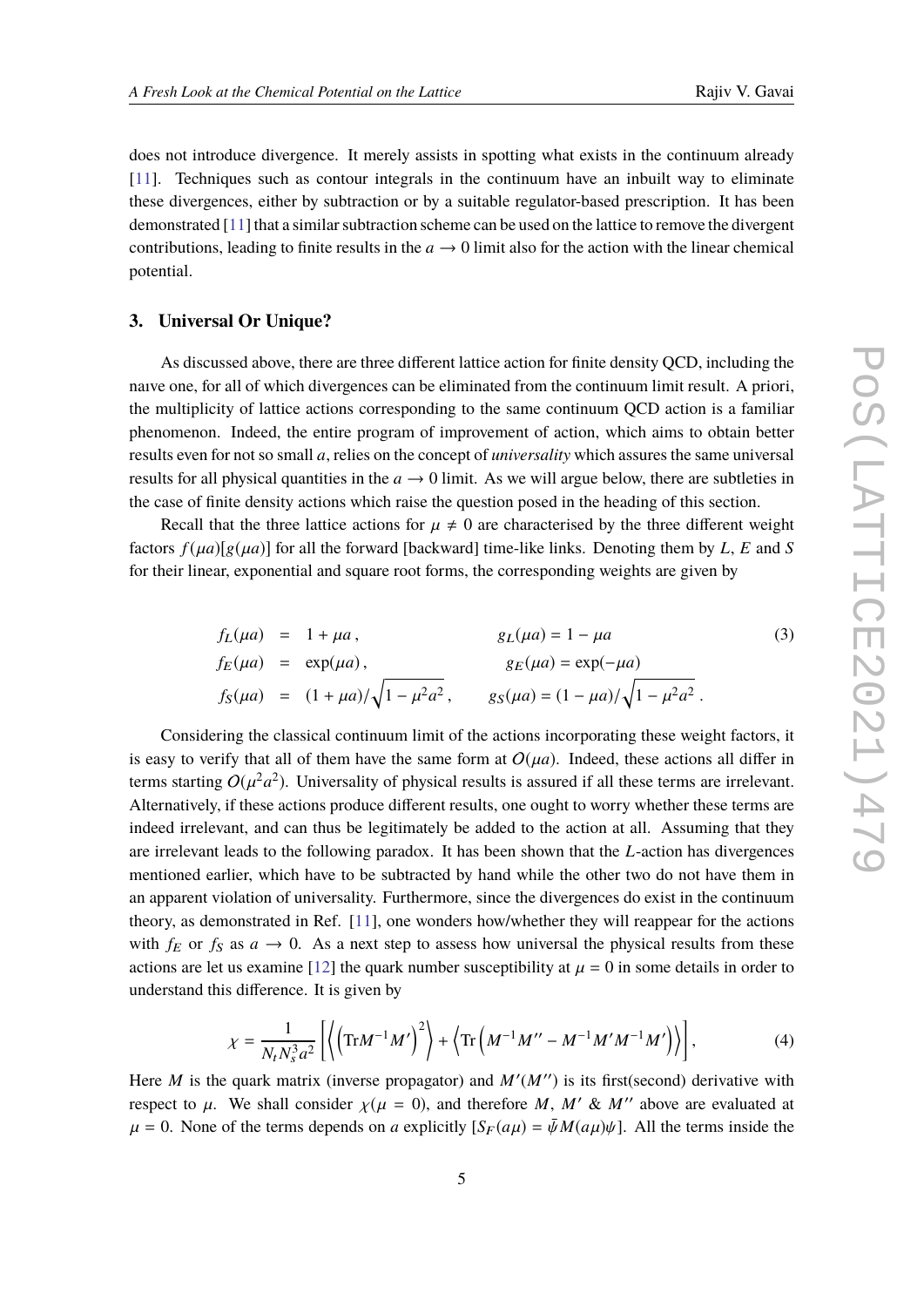bracket are dimensionless, with the *a*<sup>2</sup> factor in the denominator supplying the dimension of  $\chi$ . In the continuum limit of  $\epsilon_{\rm max} = 0$ , all the terms must variable at least  $\epsilon_{\rm max}$  as a positivity continuum the continuum limit of  $a \to 0$ , all the terms must vanish at least as  $a^2$  for a nontrivial continuum limit of  $\chi$ . Of course, if any term vanishes as  $a^n$ ,  $n \ge 3$ , it will be irrelevant in the continuum limit while  $n \leq 1$  would lead to a divergence. While comparing the three  $\chi$ 's, it should be noted that M' is the same for all *f*'s while  $M'' = 0$  for  $f_L$  and nonzero for others. Thus the presence of quadratic divergence for the linear form can be attributed to the vanishing of its  $M''$  term, implying that the other two terms together have  $a^0$  as the leading behaviour. The exponential and square root form have the same nonzero *M''* at  $\mu = 0$ , coming from the  $\mu^2 a^2$  terms in them. Its presence precisely cancels the *a*<sup>0</sup> piece of the other two terms leading to a divergence-free result for  $\chi$ , as has been<br>demonstrated for both the free theory (encluded),  $16, 8, 0$  and the symphod OCD (sympatically) demonstrated for both the free theory(analytically) [\[6,](#page-7-5) [8,](#page-7-7) [9\]](#page-7-8) and the quenched QCD (numerically) [\[10\]](#page-7-9). Therefore the *M''* term must also have  $a^0$ , and it is ruled out that it vanishes faster than  $a^2$  for any action. Hence, the difference in the results remains even in the continuum limit, in spite of M'' arising from an apparent **irrelevant** term in the action, namely  $O(\mu^2 a^2)$  term.

It is clear that this problem of *non-universal* results worsens as one computes higher order fluctuations. Each successive order will have terms with the corresponding higher derivative of *M*, which in turn means higher derivatives of *f* (since  $g = 1/f$  is assumed to cancel the divergences). While  $f_F^{\prime\prime}$  $E''(0) = f''_S$  $S'(0)$ , it is easy to show that  $f_E'''$  $E'''(0) = f_E''''$  $E'''(0) = 1$  but  $f''''$  $S'''(0) = 3.$ Moreover,  $f''''$  $S_{S}^{(m)}(0) = 9$  [\[12\]](#page-7-11). Indeed,  $f_{E}^{n}(0) \neq f_{S}^{n}(0)$  for all  $n > 2$ . Let us recall that the third and fourth order baryon number susceptibilities, which are themselves related to various quark number susceptibilities up to the corresponding order, are crucially used in locating [\[13\]](#page-7-12) the QCD critical point, both theoretically and experimentally. In fact, one hopes to improve upon the current results by incorporating as many higher orders as possible. Furthermore, the sixth order baryonic fluctuations have been advocated as signature for the *O*(4) criticality [\[5\]](#page-7-4) which too will need up to sixth order of the quark number susceptibilities.

As we argued above, the theoretical results for all these fluctuations *depend* on which *f* one uses irrespective of the choice to eliminate the divergence by the  $f \cdot g = 1$  condition or by subtraction. One has the embarrassing situation of having as many predictions for physically measurable quantities as the number of f! Thus the desire to eliminate the divergences by the  $f \cdot g = 1$  condition does not appear to be in accord with universality.

Trying to understand the reasons beneath this violation of universality, we note that  $\mu$ , being dimensionful, one has to ensure that it has a fixed value in physical units as  $a \rightarrow 0$ . Recall that in order to achieve the continuum limit at a fixed temperature  $T = 1/N_t a$  in physical units one needs to take  $a \rightarrow 0$  *along with*  $N_t \rightarrow \infty$ . Thus not only *a* but  $Ta = 1/N_t$  are two separate scales which need to be tuned appropriately. Similarly, one will have to treat  $a$  and  $\mu a$  as separate scales which will have to be approach zero by themselves such that  $\mu$  is held the same in physical units. At the purely classical level, where one examines the approach of the lattice action to that in the continuum, the additional  $O(\mu^2 a^2)$  term can be easily seen to vanish **iff**  $a \to 0$  limit is the same as  $\mu a \rightarrow 0$ . At the quantum expectation level, on the other hand, we expect  $\mu/T$  to be held fixed as  $a \to 0$ , making  $\mu a \to 0$  a separate limit. The  $n^{th}$  derivatives of *P* will be, by definition, sensitive to the corresponding  $\mu b$  terms in *P* for  $a > 2$ , expecting their relevant patters in the corresponding the corresponding  $\mu^n a^n$  terms in *P* for  $n \ge 2$ , exposing their relevant nature in the corresponding<br>exponentialities, and consequently to grassure. It needs to be emphasized that while the entire susceptibilities, and consequently to pressure. It needs to be emphasized that while the entire effort to modify the  $f_L$  and  $g_L$  from their natural linear prescription, which can be derived from an underlying conserved current on the lattice, was motivated by the question of divergences in eq,[\(2\)](#page-2-0),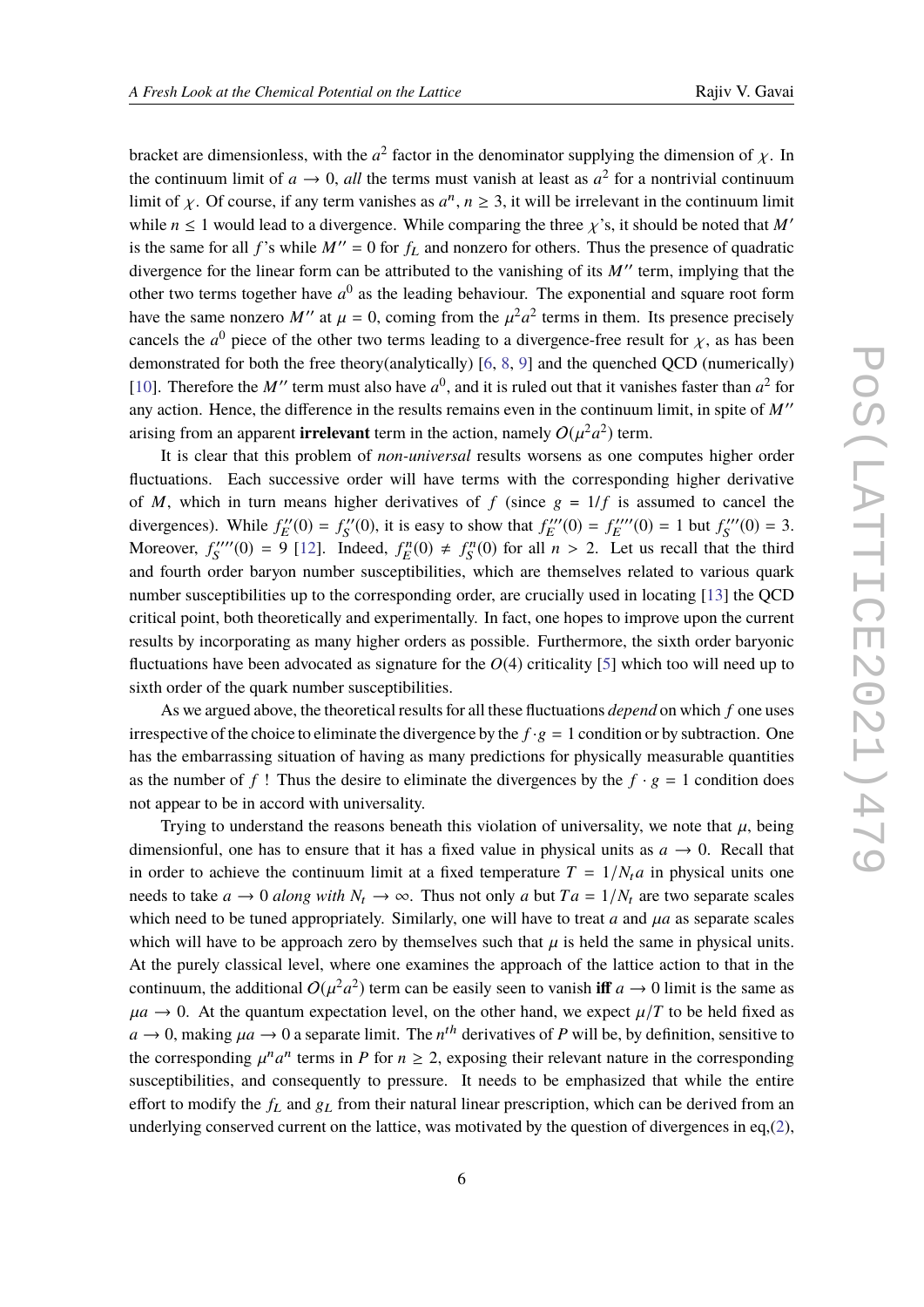the non-universality pointed out above has nothing to do with the diverging terms. It is primarily related to the question of adding term to all orders in  $\mu a$  with the assumption/hope that universality will make their contribution irrelevant. The elimination of divergence is, in fact, a proof that it is not so, *i.e.*,  $\mu a$  being a separate scale which needs to be tuned in the continuum limit these terms are relevant. We advocate that it is more advisable to use the **unique**  $f_L$  and  $g_L$  in lattice computations than to sacrifice universality.

Changing from the linear form to either the exponential or the square root form leads to a further problems. The actions with either  $f_E$  or with  $f_S$  has no conserved charge anymore [\[12\]](#page-7-11). Following the canonical method to derive current conservation for actions with or without chemical potential terms in the continuum, or on the lattice, it is easy to prove this. Both in the continuum and for the  $f_L,g_L$  lattice action, the *same* current conservation equation results[\[12\]](#page-7-11) for  $\mu \neq 0$  as for  $\mu = 0$ , and thus the conserved charge is unaffected by  $\mu \neq 0$  terms, as it must. On the other hand, for  $f_E$  and  $f_S$ -actions with  $\mu \neq 0$  one gets a conserved charge that itself depends on  $\mu$ ! As a direct consequence,  $Z \neq \sum_n z^n Z_n^C$  on the lattice for these two actions. This is possible only if the  $a \to 0$ and  $\mu a \rightarrow 0$  limits are identical for *all*  $\mu$ . This implies that one cannot define an *exact* canonical partition function on lattice from the *Z* defined this way for the actions employing the exponential or the square root forms. Only for the linear  $\mu$ -case one has an exactly conserved charge on the lattice, and thus an *exact* canonical partition function  $Z = \sum_n z^n Z_n^C$  on the lattice.

<span id="page-6-0"></span>

**Figure 3:** Illustration of the weight factors in the  $t-\mu$  plane ( $\mu =1,2,3$ ).

The  $f \cdot g = 1$  condition introduces differences in the  $\mu$ -dependence of the partition function *Z* which again seem to survive the  $a \rightarrow 0$  continuum limit. Given the fact only timelike links acquire a nontrivial weight factor at  $\mu \neq 0$ , it is obvious that any  $\mu$ -dependence for *Z* arises solely due to loops with time-like links, and hence is  $\propto (f \cdot g)^l$ , where *l* is the number of forward or backward links in a Wilson loop. Figure [3](#page-6-0) illustrates this for  $l = 1$ , the timelike plaquette. Since  $f_L \cdot g_L = 1 - \mu^2 a^2$ , quark loops of **all** sizes and types contribute to the  $\mu a$  dependence for the  $\mathbb{Z}$ . *Z*. This is similar to the expectation in the continuum as well where time-like Wilson loops of **all** sizes would contribute. However, only quark loops winding around the *T* direction contribute to  $\mu$  dependence for the other two cases since  $f \cdot g = 1$ . The  $\mu$ -dependence thus arises from only a topologically distinct class of Wilson lines, raising the same universality violation issue again. Of course, only explicit calculations may show what is the fate of the topologically trivial Wilson loops of all sizes and whether they somehow add up to a  $\mu$ -independent expression. At least, this